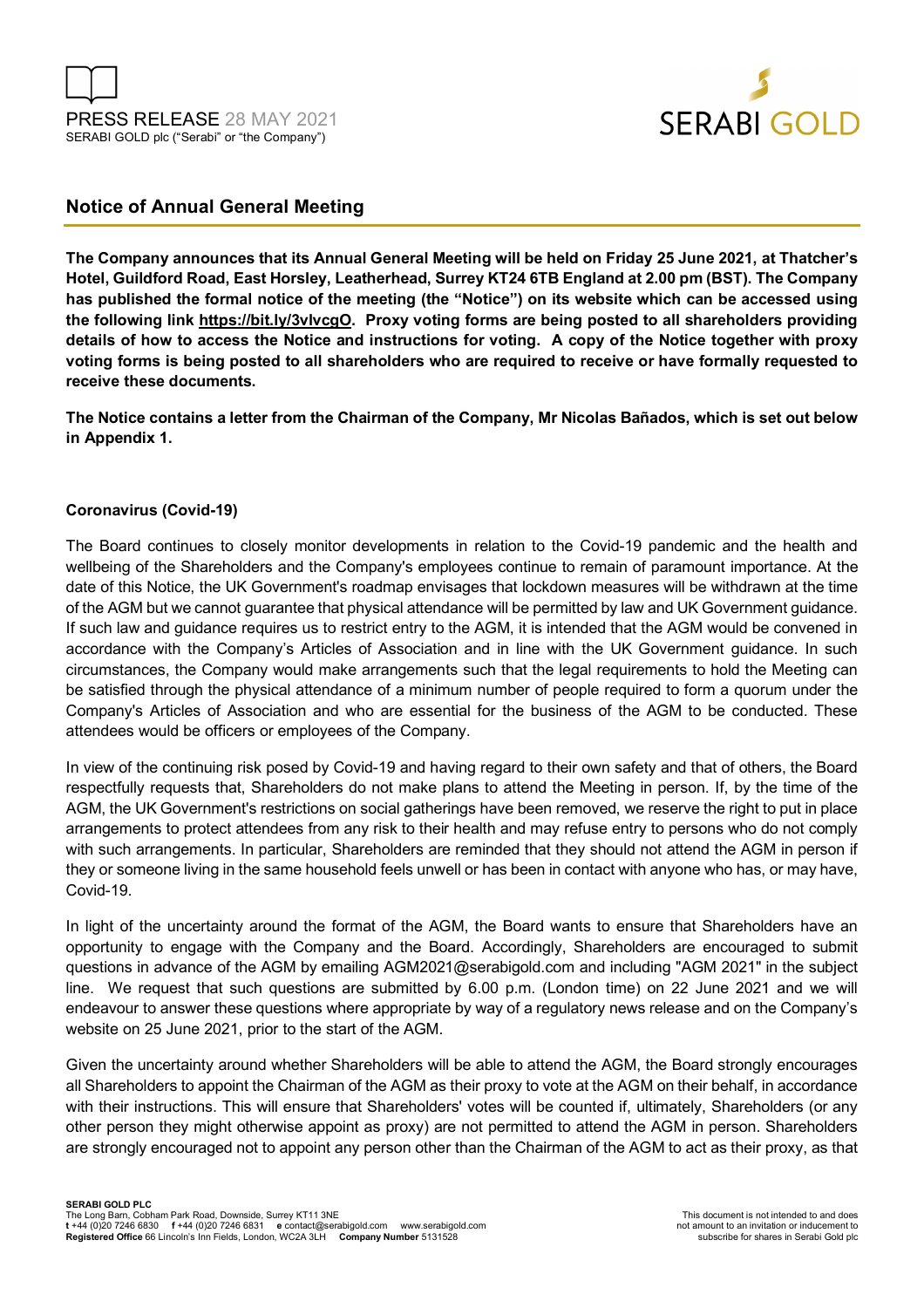



person may not be granted access to the AGM on the day and so their appointing Shareholder's votes would not be counted**.**

# **Enquiries**

# **SERABI GOLD plc**

**Michael Hodgson t +44 (0)20 7246 6830**<br>Chief Executive **m** +44 (0)7799 473621 m +44 (0)7799 473621

**Clive Line** t +44 (0)20 7246 6830<br>Fínance Director **m** +44 (0)7710 151692 m +44 (0)7710 151692

**e** contact@serabigold.com

www.serabigold.com

### **BEAUMONT CORNISH Limited**

| Nominated Adviser & Financial Adviser |                          |
|---------------------------------------|--------------------------|
| Roland Cornish                        | t +44 (0)20 7628 3396    |
| Michael Cornish                       | $t + 44 (0)20 7628 3396$ |

### **PEEL HUNT LLP Joint UK Broker**

Ross Allister **t** +44 (0)20 7418 8900

### **TAMESIS PARTNERS LLP**

**Joint UK Broker** Charlie Bendon **t** +44 (0)20 3882 2686

# **CAMARCO**

**Financial PR** Gordon Poole **t** +44 (0)20 3757 4980<br>Nick Hennis **t** +44 (0)20 3757 4980

Richard Greenfield **t** +44 (0)20 3882 2686

Nick Hennis **t** +44 (0)20 3757 4980

### Copies of this announcement are available from the Company's website at www.serabigold.com.

#### **Forward-looking statements**

Certain statements in this announcement are, or may be deemed to be, forward looking<br>statements. Forward looking statements are identified by their use of terms and phrases<br>such as "believe", "could", "should" ''envisage', or the negative of those, variations or comparable expressions, including references to assumptions. These forward-looking statements are not based on historical facts but rather on the Directors' current expectations and assumptions regarding the Company's future growth, results of operations, performance, future capital and other expenditures (including the amount, nature and sources of funding thereof), competitive advantages, business prospects and opportunities. Such forward looking statements reflect the Directors' current beliefs and assumptions and are based on information currently available to the Directors. A number of factors could cause actual results to differ materially from the results discussed in the forward-looking statements including risks associated with vulnerability to general economic and business conditions, competition, environmental and other regulatory changes, actions by governmental authorities, the availability of capital markets, reliance on key personnel, uninsured and underinsured losses and other factors, many of which are beyond the control of the Company. Although

any forward-looking statements contained in this announcement are based upon what the Directors believe to be reasonable assumptions, the Company cannot assure investors that actual results will be consistent with such forward looking statements.

#### **Qualified Persons Statement**

The scientific and technical information contained within this announcement has been reviewed and approved by Michael Hodgson, a Director of the Company. Mr Hodgson is an Economic Geologist by training with over 30 years' experience in the mining industry. He holds a BSc (Hons) Geology, University of London, a MSc Mining Geology, University of Leicester and is a Fellow of the Institute of Materials, Minerals and Mining and a Chartered Engineer of the Engineering Council of UK, recognizing him as both a Qualified Person for the purposes of Canadian National Instrument 43-101 and by the AIM Guidance Note on Mining and Oil & Gas Companies dated June 2009.

*Neither the Toronto Stock Exchange, nor any other securities regulatory authority, has approved or disapproved of the contents of this news release.*

### **Appendix 1**

The letter from the Chairman of the Company included in the Notice is reproduced below (without material adjustment or amendment):

### "Dear Shareholder

This document provides the formal notice (the "**Notice**") of the 2021 Annual General Meeting and Special Meeting of the Company to be held at Thatcher's Hotel, Guildford Road, East Horsley, Leatherhead, Surrey KT24 6TB, England on 25 June 2021 at 2.00 p.m. (London time) (the "**AGM**"). The purpose of the AGM is to seek Shareholders' approval of the resolutions.

### *Canadian Designated Foreign Issuer Status*

The Company is a "designated foreign issuer" for the purposes of Canadian Securities Administrators' National Instrument 71-102 – C*ontinuous Disclosure and Other Exemptions Relating to Foreign Issuer* ("**NI 71-102**") and, as such, the Company is not subject to the same ongoing reporting requirements as most other reporting issuers in Canada. Generally, the Company complies with Canadian ongoing reporting requirements by complying with the regulatory requirements of AIM, which is a "foreign regulatory authority" (as defined in NI 71-102), and filing any documents required to be filed with or furnished to AIM with the securities regulatory authorities in Canada.

### *Coronavirus (Covid-19)*

The Board continues to closely monitor developments in relation to the Covid-19 pandemic and the health and wellbeing of the Shareholders and the Company's employees continue to remain of paramount importance. At the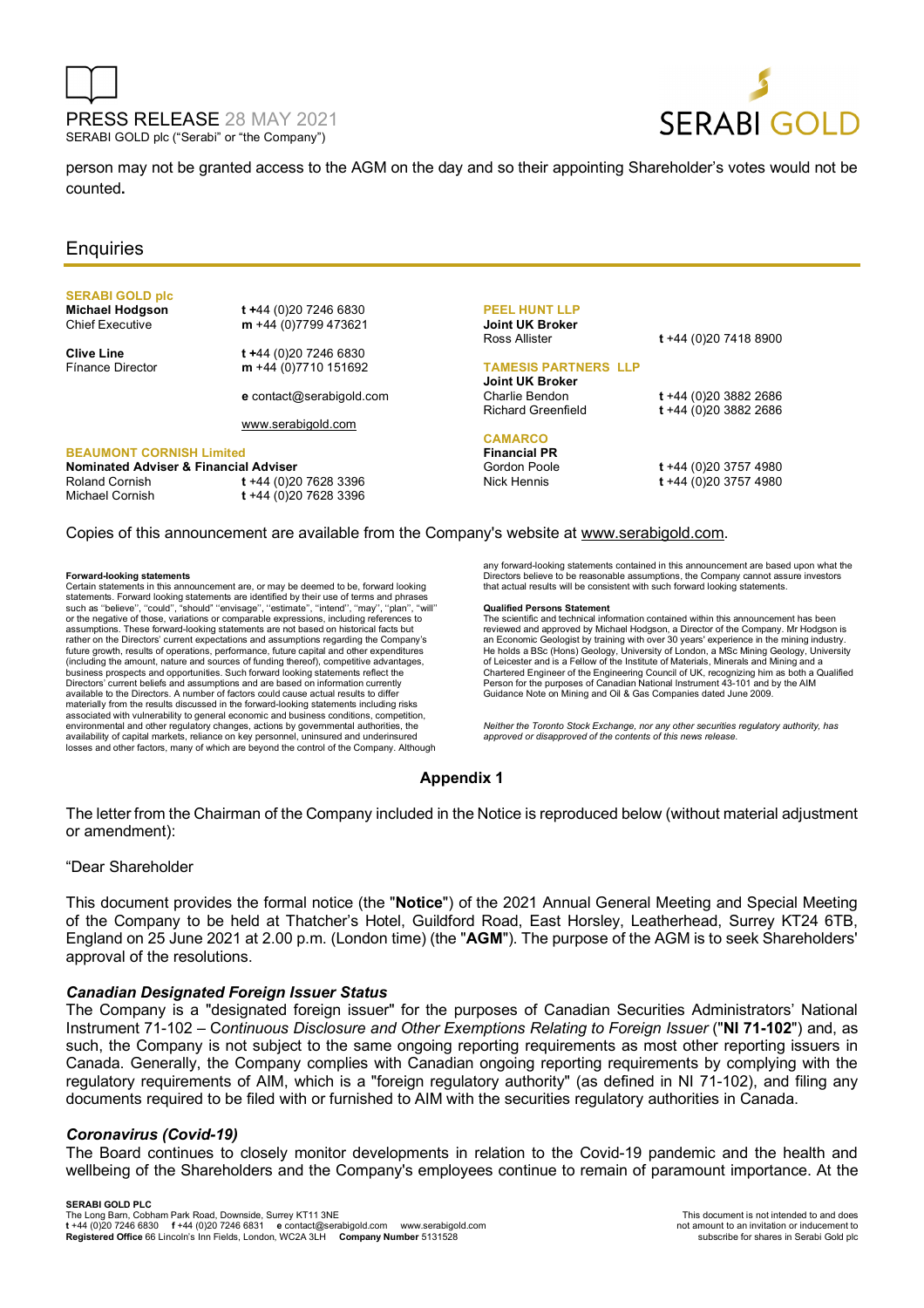



date of this Notice, the UK Government's roadmap envisages that lockdown measures will be withdrawn at the time of the AGM but we cannot guarantee that physical attendance will be permitted by law and UK Government guidance. If such law and guidance requires us to restrict entry to the AGM, it is intended that the AGM would be convened in accordance with the Company's Articles of Association and in line with the UK Government guidance. In such circumstances, the Company would make arrangements such that the legal requirements to hold the Meeting can be satisfied through the physical attendance of a minimum number of people required to form a quorum under the Company's Articles of Association and who are essential for the business of the AGM to be conducted. These attendees would be officers or employees of the Company.

In view of the continuing risk posed by Covid-19 and having regard to their own safety and that of others, the Board respectfully requests that, Shareholders do not make plans to attend the Meeting in person. If, by the time of the AGM, the UK Government's restrictions on social gatherings have been removed, we reserve the right to put in place arrangements to protect attendees from any risk to their health and may refuse entry to persons who do not comply with such arrangements. In particular, Shareholders are reminded that they should not attend the AGM in person if they or someone living in the same household feels unwell or has been in contact with anyone who has, or may have, Covid-19.

In light of the uncertainty around the format of the AGM, the Board wants to ensure that Shareholders have an opportunity to engage with the Company and the Board. Accordingly, Shareholders are encouraged to submit questions in advance of the AGM by emailing AGM2021@serabigold.com and including "AGM 2021" in the subject line. We request that such questions are submitted by 6.00 p.m. (London time) on 22 June 2021 and we will endeavour to answer these questions where appropriate by way of a regulatory news release and on the Company's website on 25 June 2021, prior to the start of the AGM.

Given the uncertainty around whether Shareholders will be able to attend the AGM, the Board strongly encourages all Shareholders to appoint the Chairman of the AGM as their proxy to vote at the AGM on their behalf, in accordance with their instructions. This will ensure that Shareholders' votes will be counted if, ultimately, Shareholders (or any other person they might otherwise appoint as proxy) are not permitted to attend the AGM in person. Shareholders are strongly encouraged not to appoint any person other than the Chairman of the AGM to act as their proxy, as that person may not be granted access to the AGM on the day and so their appointing Shareholder's votes would not be counted.

### *Action to be taken by Shareholders*

A Form of Proxy for use by Shareholders accompanies this document. To be valid, Forms of Proxy must be completed and returned so as to be received at either the offices of the Company's UK Registrar, Computershare Investor Services Plc, The Pavilions, Bridgwater Road, Bristol, BS99 6ZZ or the offices of the Company's Canadian Registrar, Computershare Investor Services Inc., 100 University Avenue, 8th Floor, Toronto, Ontario M5J 2Y1 by not later than 2.00 p.m. (London time) (9.00 a.m. Eastern time) on 23 June 2021. Alternatively, Shareholders can appoint a proxy electronically by going to either wwwinvestorcentre.co.uk/eproxy (for UK appointments) or www.investorvote.com (for Canadian appointments) or, if they hold their shares in CREST, Shareholders can appoint a proxy using the CREST electronic proxy appointment service, in each case by not later than not later than 2.00 p.m. (London time) (9.00 a.m. Eastern time) on 23 June 2021 in accordance with the instructions set out in the "Proxy Instructions" section below and the Form of Proxy.

Completion and return of a Form of Proxy will not prevent Shareholders from attending and voting in person at the AGM should they so wish and provided that the UK Government restrictions at the time of the AGM allow them to do so.

Beneficial Shareholders (as defined in the "Voting by Beneficial Shareholders" section below on page 12) should note that only registered Shareholders or their duly authorised proxy holders are entitled to vote at the AGM. Each Beneficial Shareholder should ensure that their voting instructions are communicated to the appropriate person well in advance of the AGM.

Further details of the restrictions and steps to be taken with respect to voting are set out in the Notice and Management Information Circular contained in this document.

The Company will continue to monitor the impact of Covid-19 and reserves the ability to revise arrangements in relation to the AGM should circumstances change. Any relevant updates regarding the AGM will be available on the Company's website.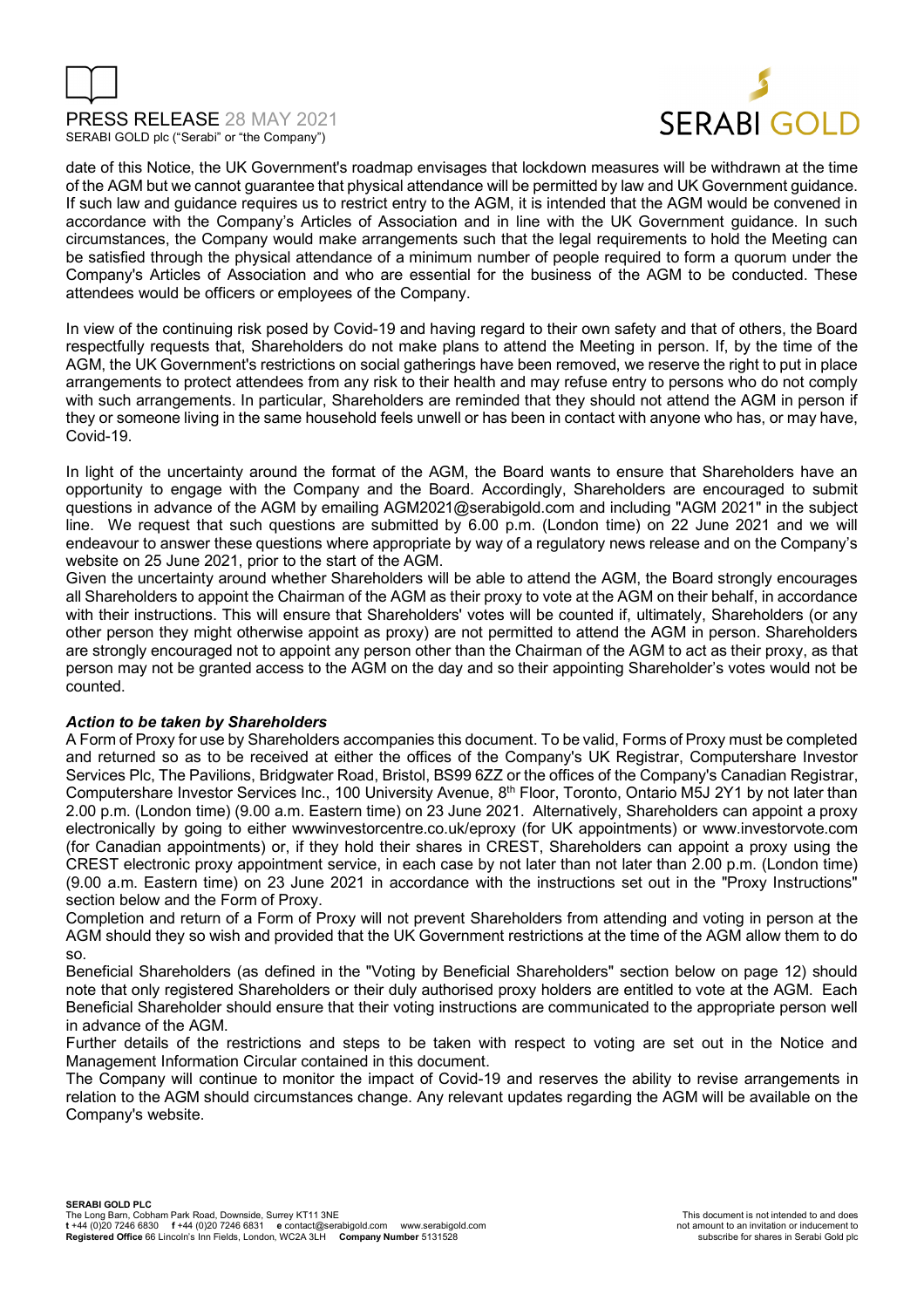



# *Background*

The matters being considered at the 2021 Annual General Meeting and Special Meeting set out in the Notice are, for the most part, items that are routinely considered at such meetings. It should, however, be noted that with the delay in the completion of the audit of the 2020 Financial Statements and Annual Report (the "**2020 Accounts**"), it has not been possible to publish the 2020 Accounts prior to issuing this Notice and therefore no resolution to receive and adopt the 2020 Accounts is being proposed. Following the publication of the 2020 Accounts, a separate meeting will be held later in the year at which such a resolution will be proposed and at the same meeting the Board will propose the appropriate resolutions for the appointment of the auditors and the authority to set their remuneration.

Following am extremely successful 2019, the Company was well placed, at the start of 2020, to continue its progress to becoming a 100,000 ounce per year gold producer. As was reported during 2020 the actions that the Board considered were necessary to protect its employees from the worst effects of the Covid-19 global pandemic, did negatively impact on the production and development plans for 2020. The Board has implemented a recovery plan which is well underway and whilst 2021 will be a year of re-setting the operations, the Board is confident that in 2022 the Palito Complex operations will be producing in the range of 45,000 ounces of gold whilst it also expects the erection and assembly of the process plant for the Coringa project to be underway early in 2022, with the objective of commissioning the plant during the first half of 2023.

With the completion of a share placing in early March 2021 raising £12.5 million (gross before expenses) and, having subsequently settled the remaining amount due for the purchase of Coringa and repaid the convertible loan notes, the Company is now debt free and financed to complete its plans for 2021. The Board expects that future cash flow will be used to fund the continuing exploration plans for 2022, with the Coringa development and construction costs being financed by a combination of cashflow and a new debt arrangement.

During the first quarter of 2021, production of 8,087 ounce was 16 per cent ahead of budget and respectively a 19 per cent and 11 per cent improvement of gold production for the third and fourth quarters of 2020, driven by improving grades. The rate of horizontal development at 3,573 metres was the highest quarterly rate since current operations commenced and reflects the group's recovery plan which is targeted to get the operations back to a position of longterm sustainable production for 2022.

Recent exploration results have been very encouraging, none more so than the drilling on the Toucano trend at São Domingos, five kilometres from the São Chico operation. Three mineralised structures were intersected, all hosted within a broad mineralised alteration zone with a true width of 50 metres. One of these drill holes, 21-SD-010 included an intersection of 7.15 metres at a grade of 258.24 grammes per tonne ("**g/t**") and in which visible gold was identified. A soil geochemical survey, undertaken in the eastern area of the São Domingos tenement that runs into the western part of the São Chico Mining License, has defined multiple areas of anomalous gold in soils. These gold in soil anomalies are coincidental with and supported by other multi-element geochemical anomalies.

At the Calico prospect, five kilometres to the south of the Palito deposit, the Company had already identified a significant geochemical gold-in-soil anomaly, over a two kilometre by two kilometre area with values as high as 0.8g/t gold, better than have been seen in any soils over the Palito orebody. The subsequent terrestrial geophysical survey generated a highly encouraging geophysical anomaly coincident with this geochemical anomaly and initial first pass drilling is planned for later in the year.

Exploration drilling around the Palito deposit has extended the newly developed Mogno and Ipe lodes at depth and potentially along strike whilst over the Sao Chico deposit drilling has indicated the possibility that the Julia Zone is a parallel zone to the main orebody, potentially extending along the current 600 metre strike length of the Main Zone of the Sao Chico ore body and could well extend to the east as well.

The Company is planning to complete its 32,000 metre drill programme before the end of the year and, in addition to plans to undertake some initial drilling over the Calico prospect, will also be testing the Cinderella prospect to the east of Sao Chico later in 2021.

I am confident that the Company will make significant progress on a number of fronts during the rest of 2021. Operationally we are on track to complete the recovery plan, catching up on mine development that could not be completed during 2020 that will place us in a strong position for production growth in 2022. On the exploration side we have funding set aside to complete an aggressive campaign, aimed at growing resources for the existing Palito